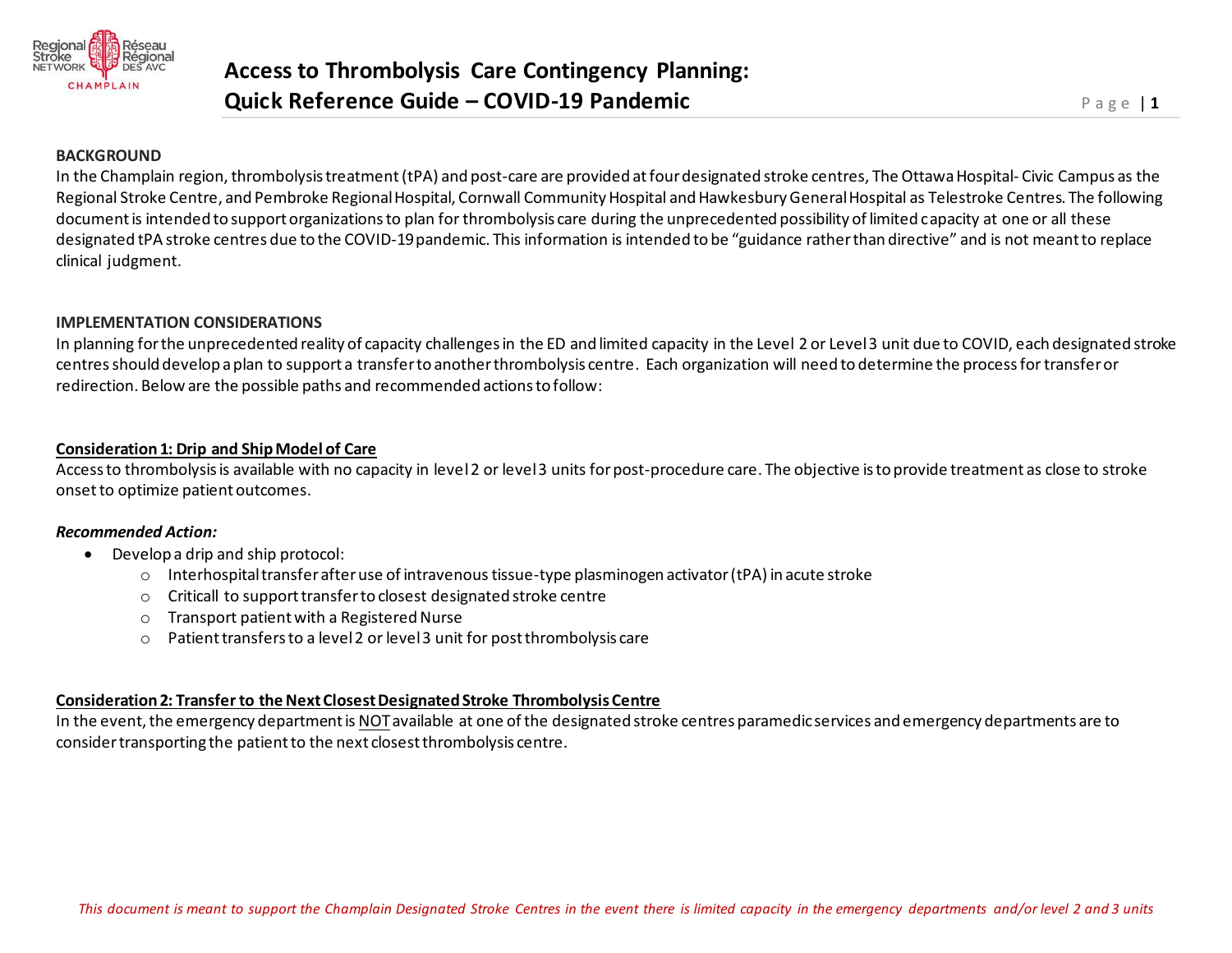

#### **Table 1: Alternative options for thrombolysis care**



## *Recommended Action:*

- Send memo to EMS and provide the primary and secondary options for stroke care (Table 1).
- In the event a patient arrives on his/her own, the hospital would arrange transportation through Criticall to the closest available designated stroke centre.

## **Consideration 3: Provide Post Thrombolysis Care on a Regular Inpatient Unit**

Access to the two secondary designated stroke centres are unavailable. Consider only if transfer to another thrombolysis centre is not possible.

## *Recommended Action:*

• Refer to Post tPA Direct Transfer to an Inpatient Ward Unit: Quick Reference Guide- COVID-19 Pandemic.